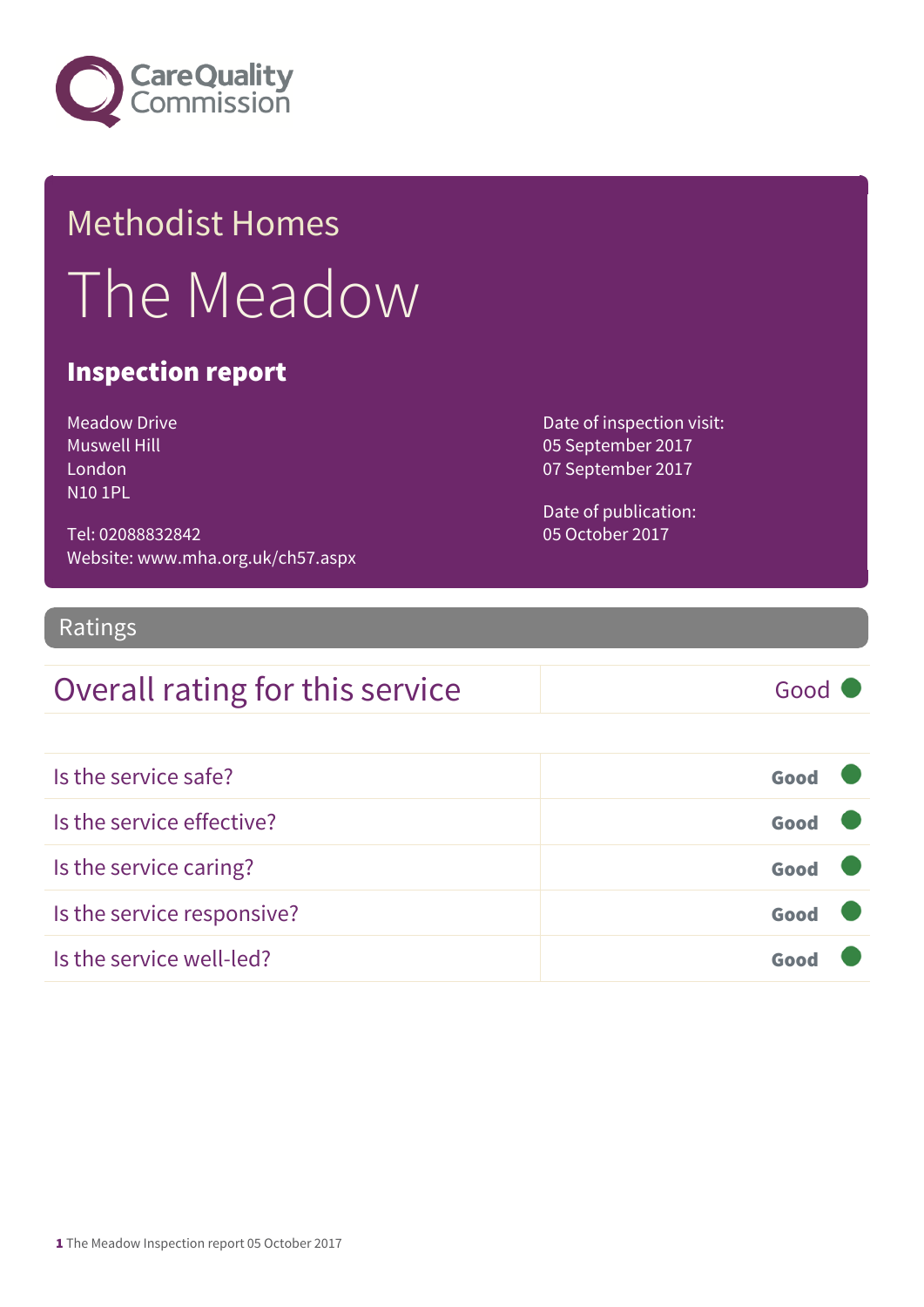#### Summary of findings

#### Overall summary

The Meadow is a care home run by Methodist Homes and registered to provide accommodation and personal care support for up to 40 people. At the time of the inspection, 40 people were living at the home.

At the last inspection, the service was rated Good.

At this inspection we found the service remained Good.

People told us they felt safe living at the service. The service appropriately assessed and mitigated risks involved in supporting people and provided safe care. Staff had a good understanding of risks to people and how to safeguard people against abuse and poor care. There were sufficient staff to meet people's individual needs, and people and staff were happy with the staffing levels. The service followed safe medicines management, accurate medicines administration records and met infection prevention control and health and safety requirements.

Safe recruitment procedures were being followed to ensure people were supported by staff who were suitably vetted before starting work. Staff received regular support and supervision and relevant training to enable them to do their jobs effectively. People were happy with the food, and their nutrition and hydration needs were met.

The service operated within the legal framework of the Mental Capacity Act 2005 (MCA) and the Deprivation of Liberty Safeguards (DoLS).

People received personalised care from staff who were aware of their likes and dislikes, respected their privacy and treated them with dignity. Staff supported people to remain as independent as they could by encouraging them to carry out any activities they were able to.

People's cultural, religious and spiritual needs were acknowledged and supported when required. The registered manager updated staff on people's changing needs and were responsive to those needs and recorded them in their care plans. People's care plans were person-centred and included information on their life stories, individual needs and preferences.

The service maintained robust and effective systems and processes, and carried out regular monitoring checks and audits to identify gaps and areas of improvement to ensure the quality and safety of the service delivery.

Further information is in the detailed findings below.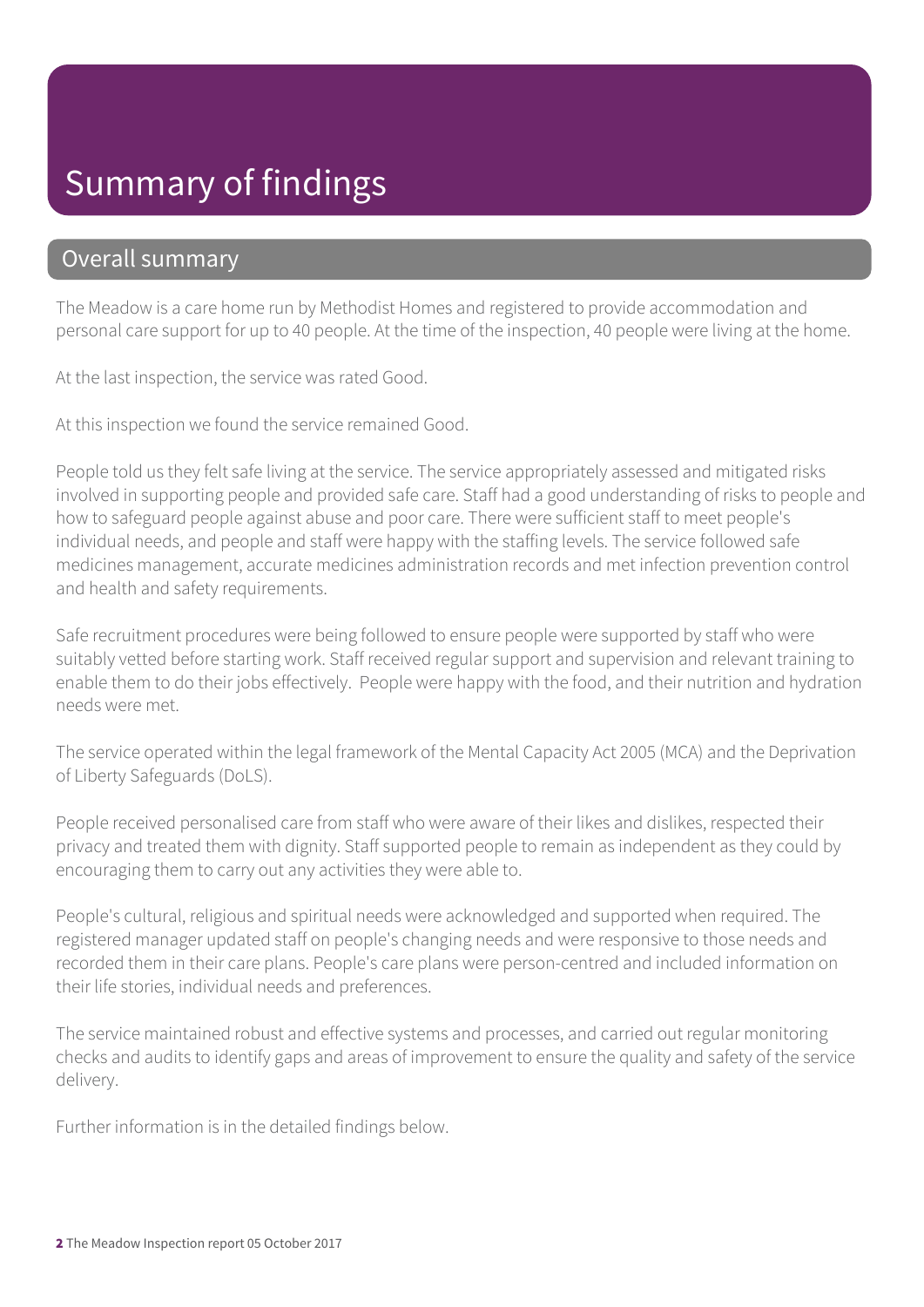#### The five questions we ask about services and what we found

We always ask the following five questions of services.

| Is the service safe?       | Good |
|----------------------------|------|
| The service remains Good.  |      |
| Is the service effective?  | Good |
| The service remains Good.  |      |
| Is the service caring?     | Good |
| The service remains Good.  |      |
| Is the service responsive? | Good |
| The service remains Good.  |      |
| Is the service well-led?   | Good |
| The service remains Good.  |      |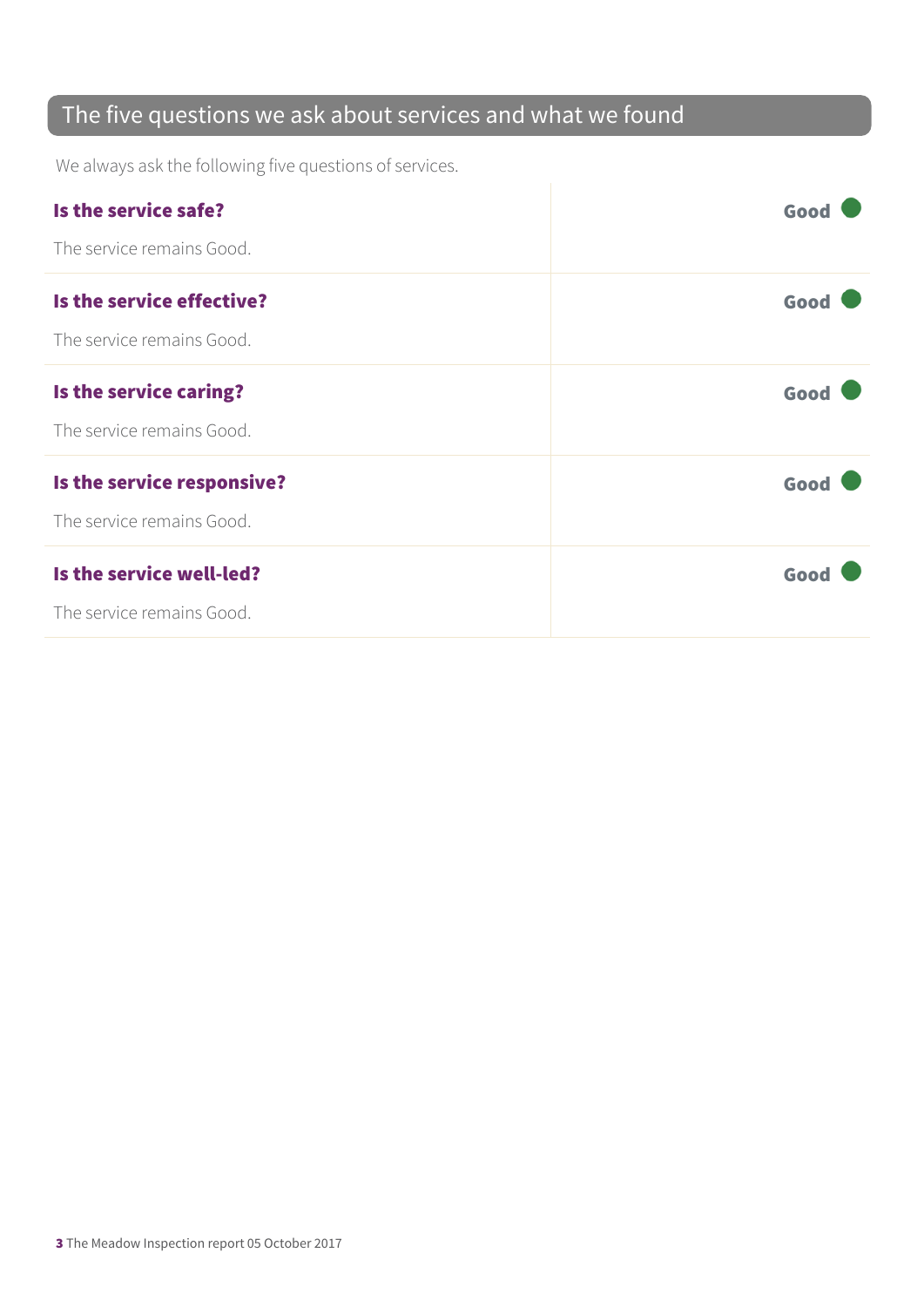

# The Meadow

#### Detailed findings

## Background to this inspection

We carried out this inspection under Section 60 of the Health and Social Care Act 2008 as part of our regulatory functions. This inspection was planned to check whether the provider is meeting the legal requirements and regulations associated with the Health and Social Care Act 2008, to look at the overall quality of the service, and to provide a rating for the service under the Care Act 2014.

This inspection took place on 5 and 7 September 2017 and it was unannounced.

Prior to our inspection, we reviewed information we held about the service, including previous reports and notifications sent to us at the Care Quality Commission. A notification is information about important events which the service is required to send us by law. We contacted the local authority about their views of the quality of care delivered by the service. We looked at the information sent to us by the provider in the Provider Information Return, this is a form that asks the provider to give some key information about the service, what the service does well and improvements they plan to make.

The inspection was carried out by two inspectors and two experts by experience. An expert by experience is a person who has personal experience of using or caring for someone who uses this type of care service.

During the inspection, we spoke with 14 people using the service, eight relatives, the registered manager, the regional manager, the deputy manager, two senior care staff, two care staff, one chef and a cook, a housekeeping staff and a volunteer. We spent time observing interactions between people and the staff who were supporting them in the shared areas including medicines administration, breakfast and lunch time, and in their bedroom with people's prior permission. We reviewed seven people's care plans and risk assessments, and 15 people's medicines administration records and care records, and six staff files including their recruitment, training and supervision records and one month's staff rota.

We looked at accidents, complaints and safeguarding records, staff meeting minutes, residents' meeting notes, quality audits and monitoring checks. We reviewed the documents that were provided by the service on our request after the inspection including policies and procedures, commissioners' monitoring report, survey results and activities details.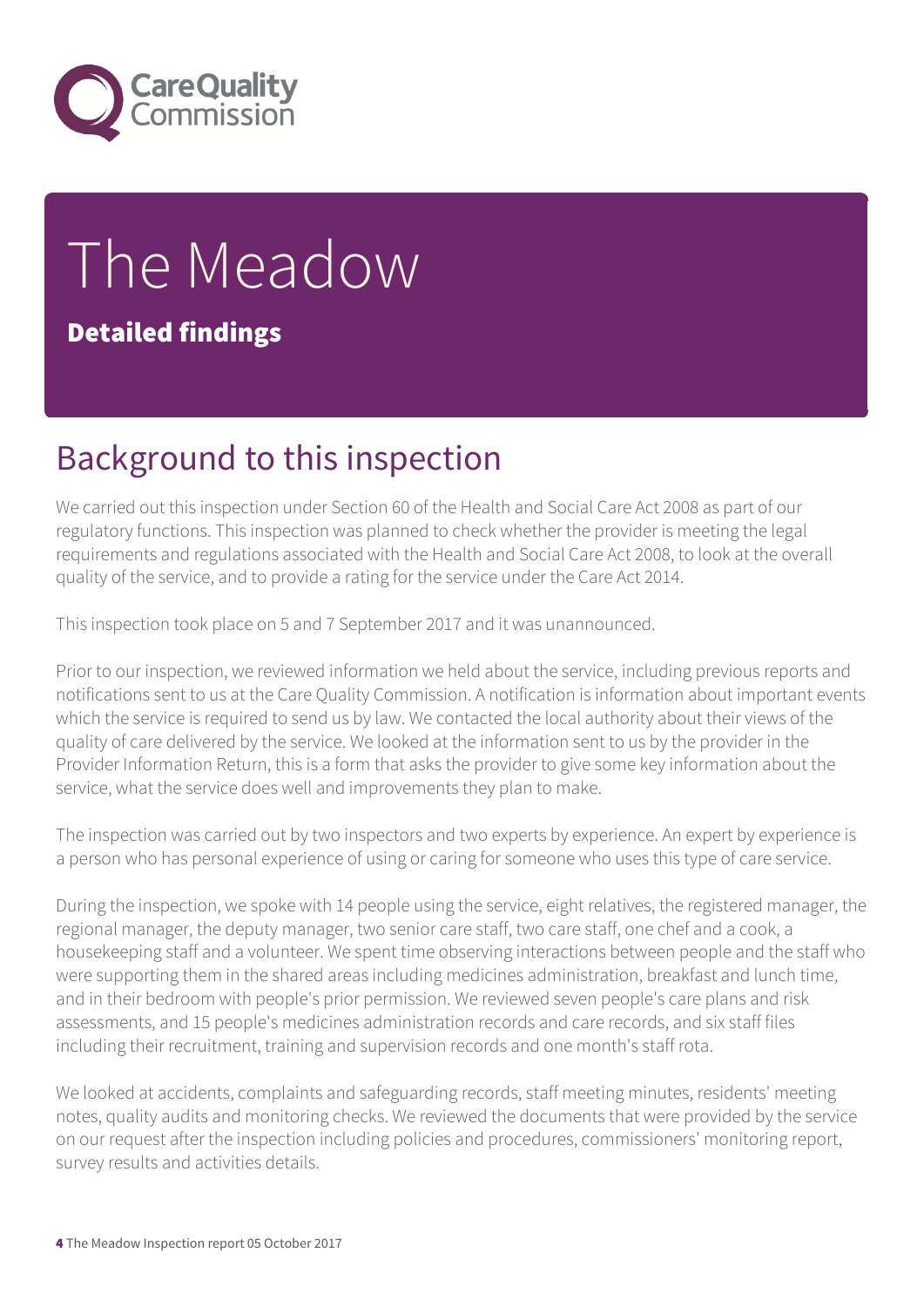## Our findings

People living at the home told us they felt safe with staff and the environment was safe. Their comments included, "I feel very safe here. Everyone takes care of you" and "Yes, I feel safe here, there are no hazards." Relatives told us their family members were safe at the service. One relative said, "Mum is safe [here] because there are always people around [to give] company." Another relative told us, "Yes, I feel she is very safe here. She is blind, cannot orientate and is quite vulnerable. I feel this is a very safe environment."

The service had systems to protect people from avoidable harm and abuse and to ensure their human rights were safeguarded. Staff received regular training in safeguarding, and records seen confirmed this. Staff were able to explain their role in identifying and reporting safeguarding. They were able to describe types and signs of abuse. All staff knew of the role of the external authorities including local authority safeguarding teams in investigating safeguarding cases. We looked at the safeguarding records and they were up-to-date and the safeguarding tracker detailed safeguarding cases, dates when they were raised, actions taken and when the cases were closed. Staff had a good understanding of whistleblowing, one staff member mentioned "I have responsibilities and if the management is not doing what they should be doing, I would blow the whistle."

People's falls were recorded and monitored on a weekly basis. There were detailed falls and accidents records, body maps, and post falls' monitoring records detailing information on how and when people had falls, any injuries sustained, actions taken to prevent future events, and lessons learnt. The service had appointed a falls champion who worked closely with the Haringey Clinical Commissioning Group in providing individualised support to people to prevent falls. In addition to the senior staff reviewing the accidents form and the registered manager reviewing it on a monthly basis they told us from hereon they would review the forms on a weekly basis.

The service regularly identified, assessed and mitigated risks involved in supporting people to ensure their freedom was being supported and respected. There were comprehensive risk assessments in place for various areas such as nutrition and hydration, mobility, moving and handling, falls, Waterlow (pressure area care), personal care and medicines. The risks assessments detailed risks associated to people's care and instructions for staff on how to provide safe care. There were also risk assessments for people's specific health conditions such as diabetes, swallowing difficulties and choking and bed rails. Staff knew risks involved in people's care and how to minimise risks whilst supporting them.

Most people told us there were enough staff at the service "I think so", "Yes" and "I have not noticed if there was enough staff but I imagine so" and were generally available to help whenever required. One relative said, "There is enough staff but they could always do with more." Some people and relatives felt that although staff were at times stretched it did not impact people's safety. Relatives' comments included, "I think it is probably a bit tight, not from a point of safety but from a socialisation perspective for the carers to interact with the residents more", "Generally speaking there is enough staff but there are times during the day that they are stretched such as at lunchtime" and "I think they could do with one more staff per floor there is no slack." The management told us that staffing levels were fine but could get stretched during meal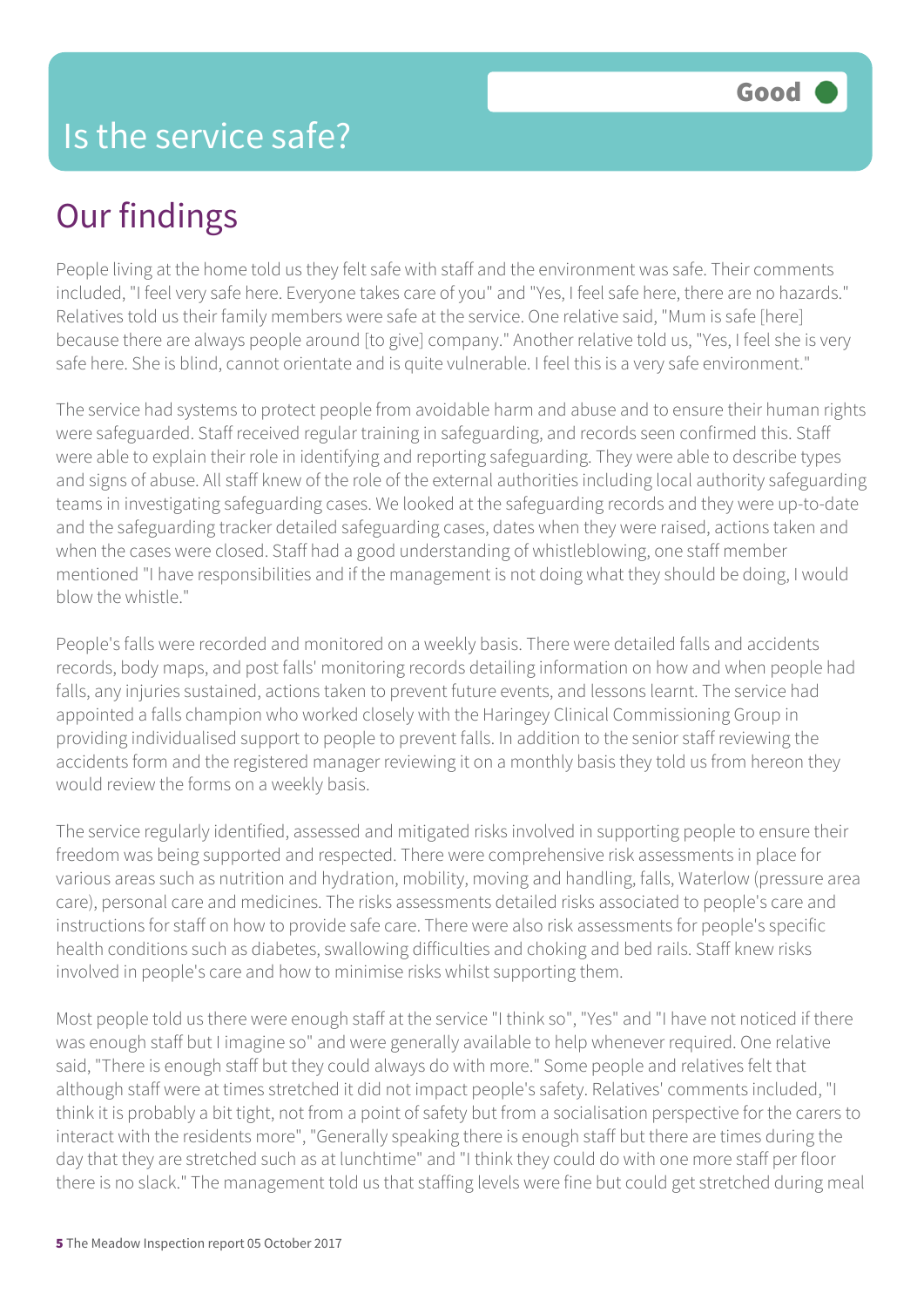times and hence, they were always around to help out during meal times. During the inspection we saw the registered manger and the deputy manager helping out during meal times and noticed people's call bells were answered promptly, people told us they had access to call bells and when used they were attended to.

Staff rotas were planned on a monthly basis. We found the number of staff working on the day of inspection corresponded with the rota, and that staff worked 12 hour shifts. The service used a dependency assessment tool to assess and calculate staffing numbers based on people's individual needs. During the day three care staff and two senior care staff were allocated on each floor per shift, the deputy and the registered manager were supernumerary and helped out when required. The activities coordinator also helped during meal times. At night people were supported by a team of three care staff and a senior care staff member. Staff told us there was sufficient staffing and they worked well as a team.

The service followed safe medicines management practices. Staff were trained in medicines administration and their medicines competency assessments were in date. We observed the lunch time medicines round and found the senior staff followed safe practices. For example, the staff member washed their hands before starting the medicines round, locked the medicines trolley when it was left unattended, supported people to take medicines and once they had swallowed the medicines only then signed the medicines administration (MAR) chart. We looked at the MAR charts and no gaps were found. The service followed appropriate covert and 'as and when required' medicines procedures and records of medicines administration confirmed procedures were appropriately maintained. Medicines were safely stored in a lockable cabinet and the controlled drugs register was appropriately completed. The medicines room and fridge temperatures were monitored, and records seen demonstrated all were as per the requirements. People were happy with the medicines support. One person said, "Oh yes, staff support me with my medication on a regular basis. They make sure you take it." One relative commented, "She [person living in the home] has two lots of medicines they are brought to her and they make sure she takes them."

Staff identity, criminal record, reference and recruitment checks were carried out to ensure staff were vetted and had the appropriate skills and knowledge, and were safe prior to providing care to people using the service. The service followed appropriate staff recruitment practices.

We found the service was meeting infection control requirements. There were detailed cleaning and infection control checks in place which were in date. The service was clean and there was no malodour. People were happy with the cleanliness at the home.

There were detailed individualised 'personal fire evacuation plans' and fire risk assessments, regular fire drills were conducted and all the relevant records were up-to-date. We reviewed health and safety and maintenance checks including water and electrical tests, these were all in date. Window restrictors were in place.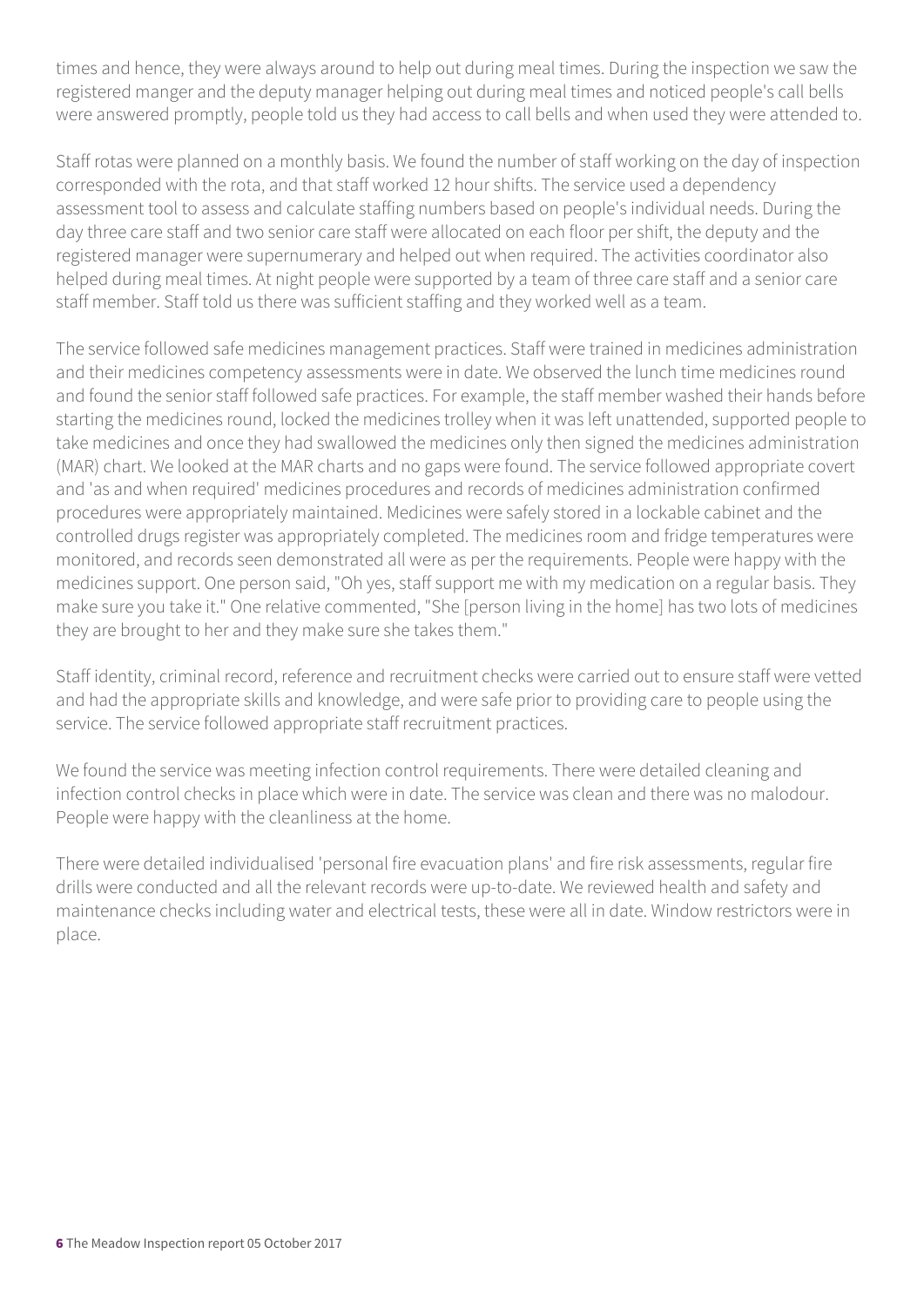#### Is the service effective?

## Our findings

Most people told us staff were knowledgeable and understood their needs. People's comments included, "They know me as well as possible", "It is very good here. You are well looked after" and "Yes, I do. They understand dementia. They are ingenious in how they interact with residents. You do not hear them telling people off. They tend to steer them." One relative commented "Yes, I would say that staff understood their family member's needs. My father is quite good in a generalised way to pointing out his needs." Feedback from health and care professionals was that staff understood people's needs, were well trained and supported people well.

However, a few people who were visually impaired told us that staff had limited knowledge about their needs and they had to guide staff on how to support them. The registered manager told us, they were working with a professional to provide individualised support for one person who was visually impaired and registered blind. We looked at staff training records that demonstrated staff did not receive specialist training in working with people who were visually impaired. The registered manager told us they had scheduled a staff training on working with people with a visual impairment in September 2017.

Staff told us they felt well supported by their line manager and received regular supervision. We looked at supervision and appraisal records that confirmed staff received monthly to bi-monthly supervisions and yearly appraisal. New staff were provided with detailed induction training and were assessed on their knowledge. All staff received regular refresher training in mandatory areas such as safeguarding, health and safety, food and hygiene, moving and handling, medicines and risk assessments. Staff received other relevant additional training in areas such as end of life and dementia. We looked at a staff training matrix that demonstrated staff received regular training and dates were planned for refresher training.

The Mental Capacity Act 2005 (MCA) provides a legal framework for making particular decisions on behalf of people who may lack the mental capacity to do so for themselves. The Act requires that as far as possible people make their own decisions and are helped to do so when needed. When they lack mental capacity to take particular decisions, any made on their behalf must be in their best interests and as least restrictive as possible.

People who lack mental capacity to consent to arrangements for necessary care or treatment can only be deprived of their liberty when this is in their best interests and legally authorised under the MCA. The procedures for this in care homes and hospitals are called the Deprivation of Liberty Safeguards (DoLS)."

We checked whether the service was working within the principles of the MCA, and whether any conditions on authorisations to deprive a person of their liberty were being met. Records confirmed that the required MCA documents and DoLS authorisations were in place for people who lacked capacity to make decisions and where restrictions had been imposed. Staff had training in the MCA and demonstrated a good understanding of MCA principles and working knowledge of DoLS.

Most people told us the food was good, they were given choices and their requests were taken on board.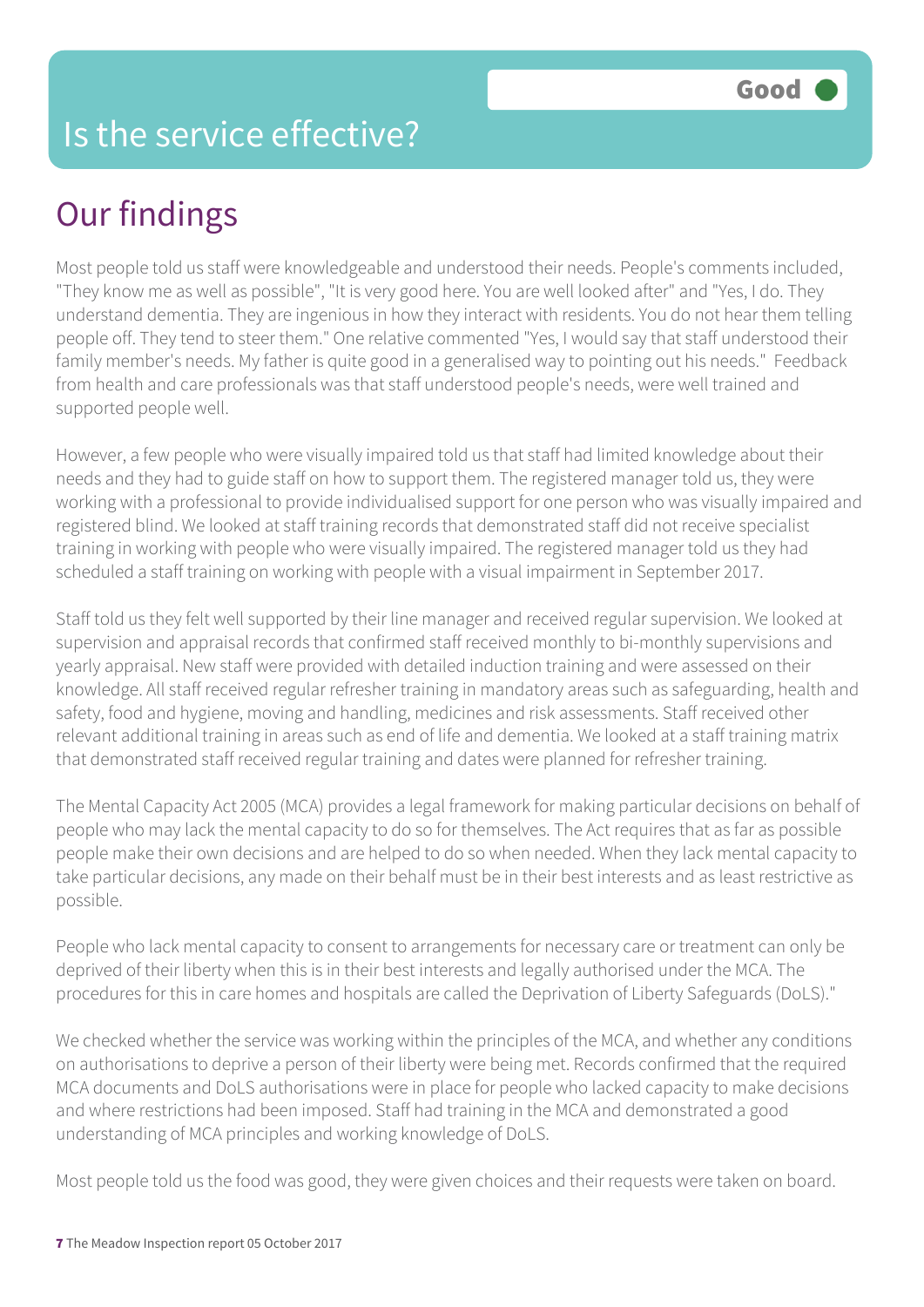People's comments included, "The food is alright. It is nutritional and there is enough. We get to choose from a daily menu" and "The food is good. It is nutritional and balanced." A relative said, "She eats so little. She is on a prescribed supplement and they weigh her every week. The cook comes up at every lunch time to ask if they liked the food". We looked at this person's weight monitoring charts and found they were weighed weekly in accordance with the GP's instructions. During inspection we saw the chef asking people how they found the food. Another relative told us, "My father says he enjoys the food and looks forward to lunchtime. Since being here he has put on weight." As a good practice staff told us people were weighed monthly and their weights were stable. Records seen confirmed this.

People could choose from the weekly menu. An alternative was offered if people did not like what was on the menu. People's special dietary needs were met. Records and kitchen staff confirmed this. At the recent food standard agency inspection, the service was rated five stars demonstrating their food and hygiene practices were of a high standard. We looked at the kitchen as part of the inspection; it was clean and well maintained. The fridge and freezer were maintained at the required temperature and we saw logs to confirm this. People could choose whether they wanted to eat in their bedrooms or dining area. During inspection, we found some people had chosen to eat in their bedrooms. Some people also said that they had to sit next to people who could not converse and hence, meal times could be boring. The management told us they would arrange a bistro style separate dining area in the main lounge room for people with independent living skills and abilities.

People were supported to access health and care professionals' services and received visits from a GP, chiropodist and district nurses as and when required. We saw correspondence and visit records from health and care professionals. We spoke with a visiting district nurse who told us their team shared a good working relationship with the service and staff were good at liaising with them about people's needs. We saw records of district nurse visits and found staff maintained wound management charts effectively.

The premises were well maintained, however although there were memory boxes in place for people using the service there was a lack of signage and colour zoned walls to support people with dementia in accessing various rooms and facilities in the service. The management told us the provider's refurbishment plans included creating dementia friendly environments to meet specialist needs of people living with dementia. Following this inspection we were provided with the refurbishment details which confirmed plans were in place to create dementia friendly living. Each unit at the service had designated dining rooms; however, during lunch time we saw these were not spacious enough to accommodate all the people on those units along with their mobility aids. Three people and two relatives commented how lunch could be awkward in the dining rooms due to lack of space. We spoke to the management who told us the provider had devised refurbishment plans and that they would put forward to the provider people's feedback that dining room space needed to be increased.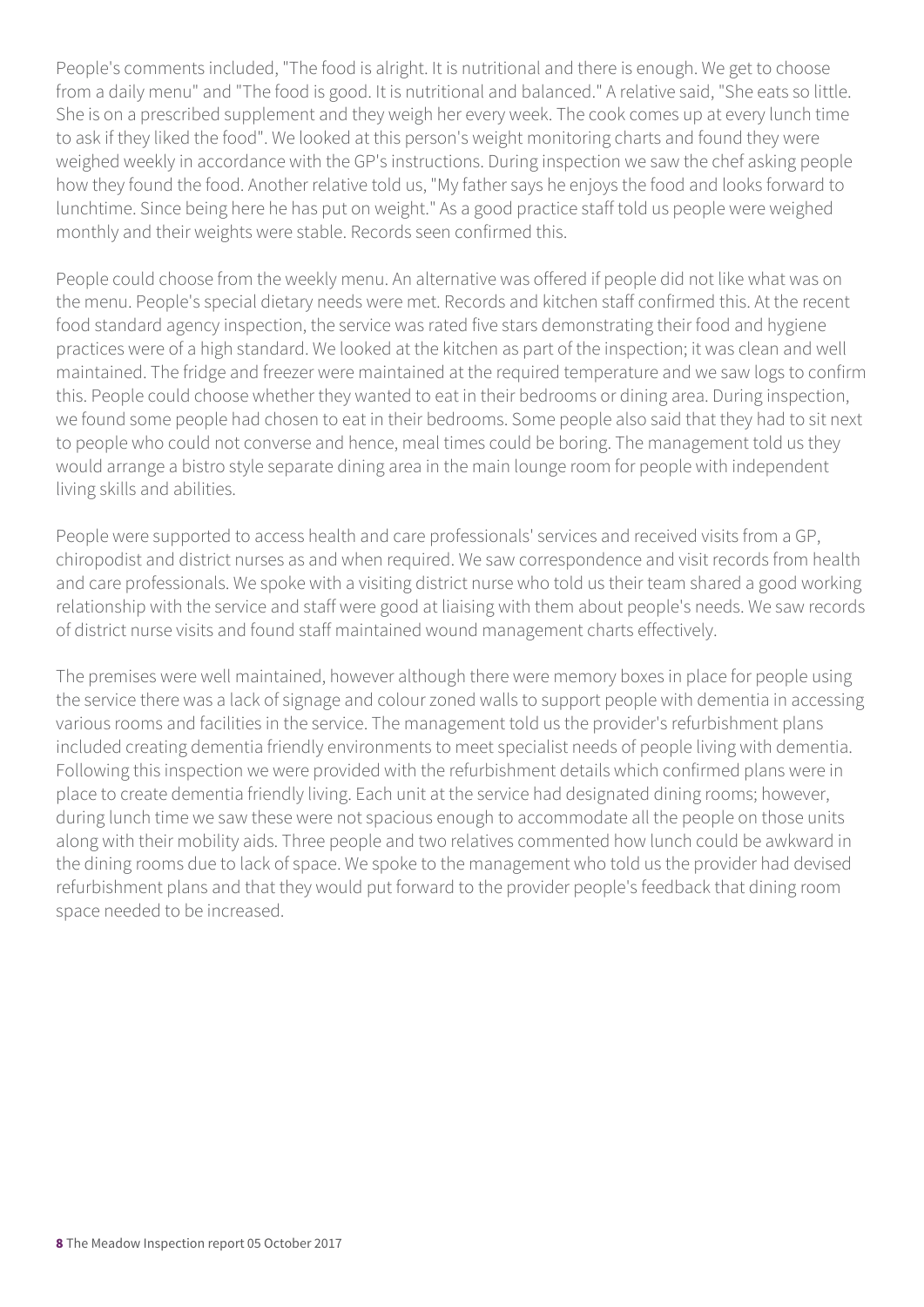## Our findings

People told us staff were happy to help and friendly. One person said, "I think so, they [staff] are excellent." Another person said, "They [staff] are marvellous, they are very good." One relative commented, "They [staff] are just outstanding. They never become frustrated, are always kind and appropriate. They always have a smile on their face rather than a frown. It is a nice and comfortable environment." We spoke to a volunteer who told us, "The best thing about here is human resources; they are caring, kind, passionate and compassionate."

During the inspection we found the environment at the home to be serene and relaxed. We saw the registered manager and staff talked to people in a kind and caring manner, listened to their needs patiently and met them promptly. Staff smiled, had meaningful and positive conversations with people and displayed sensitivity towards people's needs and requests. Visitors including family and friends were seen having pleasant interactions with people, staff and the manager. Visitors told us they felt welcomed and staff were friendly towards them. Staff displayed a caring approach and were seen supporting people at their pace. People told us staff listened to them and felt their voice was heard. One person said, "They are very good at listening." A relative commented, "Yes most definitely they do listen to me. I come in everyday and they really like it and they respond to me."

The service worked well with people and their relatives in encouraging them to express their views regarding their care. People told us they were involved in making decisions regarding their care and treatment. Staff told us they worked closely with people and where necessary their relatives during the care planning process. We found the service actively promoted independent advocacy services for people who required such support; we saw leaflets about advocacy services displayed on both floors.

People and their relatives told us staff treated people with dignity and respect. One person said, "I think they do respect my privacy, for example, I am quite content to eat on my own." A relative commented, "Yes, they respect her privacy."

Staff received training in equality and diversity, privacy and dignity. They demonstrated a good understanding of treating people equally, respecting people's privacy and providing care in a dignified way. A newly recruited senior staff member told us staff at the service were of high quality and "Staff have a good understanding of providing dignified care, such as do not compromise on people's gender preference care. I keep a check on how staff spoke to people, are they supporting people the way they liked to be supported, do staff knock on the door before entering people's room." Another staff member said, "We make sure that when we go to their rooms we knock and wait for an answer. We offer them choice. We give them a listening ear."

People were supported in meeting their cultural and religious and spiritual needs. For example, the management arranged for church service twice a week at the home and people were supported to attend. Another person who had a specific set of beliefs was supported to maintain and practice their beliefs. We looked at this person's care plan and instructions were included for staff on how to support them to meet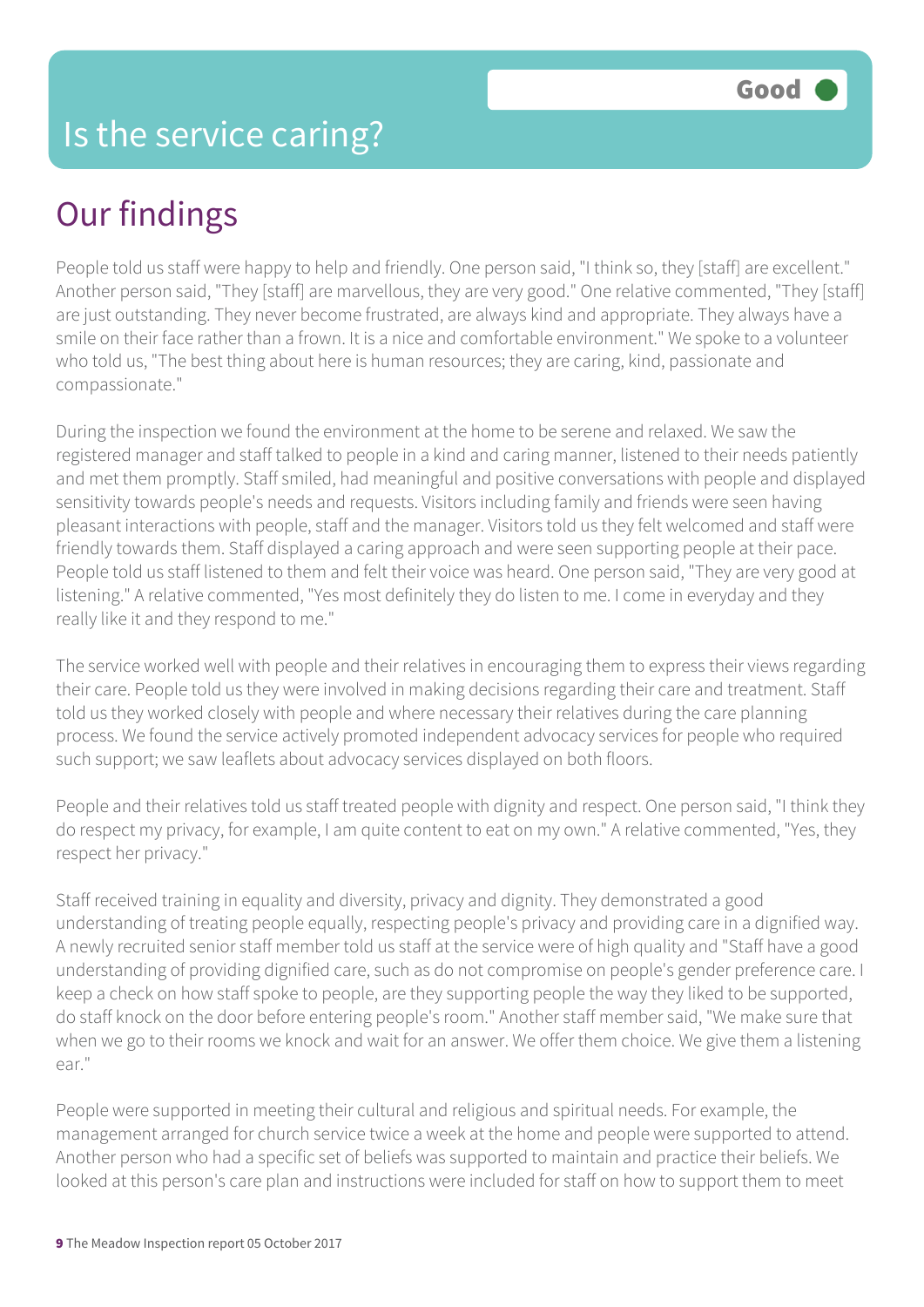their spiritual needs.

Staff encouraged people to remain as independent as they were able to be. A staff member said, "I ask them [people using the service] if they are able to manage themselves or if they need help or assistance. We are there for them to help. If they can do a little themselves it enables their fine motor skills and keeps them active. We do not want them to lose everything [daily living sills]."

We saw people's personal and sensitive information was stored safely in their bedrooms and locked staff rooms which meant that their information was kept confidentially.

There were detailed records of people's final wishes and preferred care choices around end of life care including where they would like to end their last days and funeral plan arrangements. For example, one person's care plan stated what music they would like to be played at their service.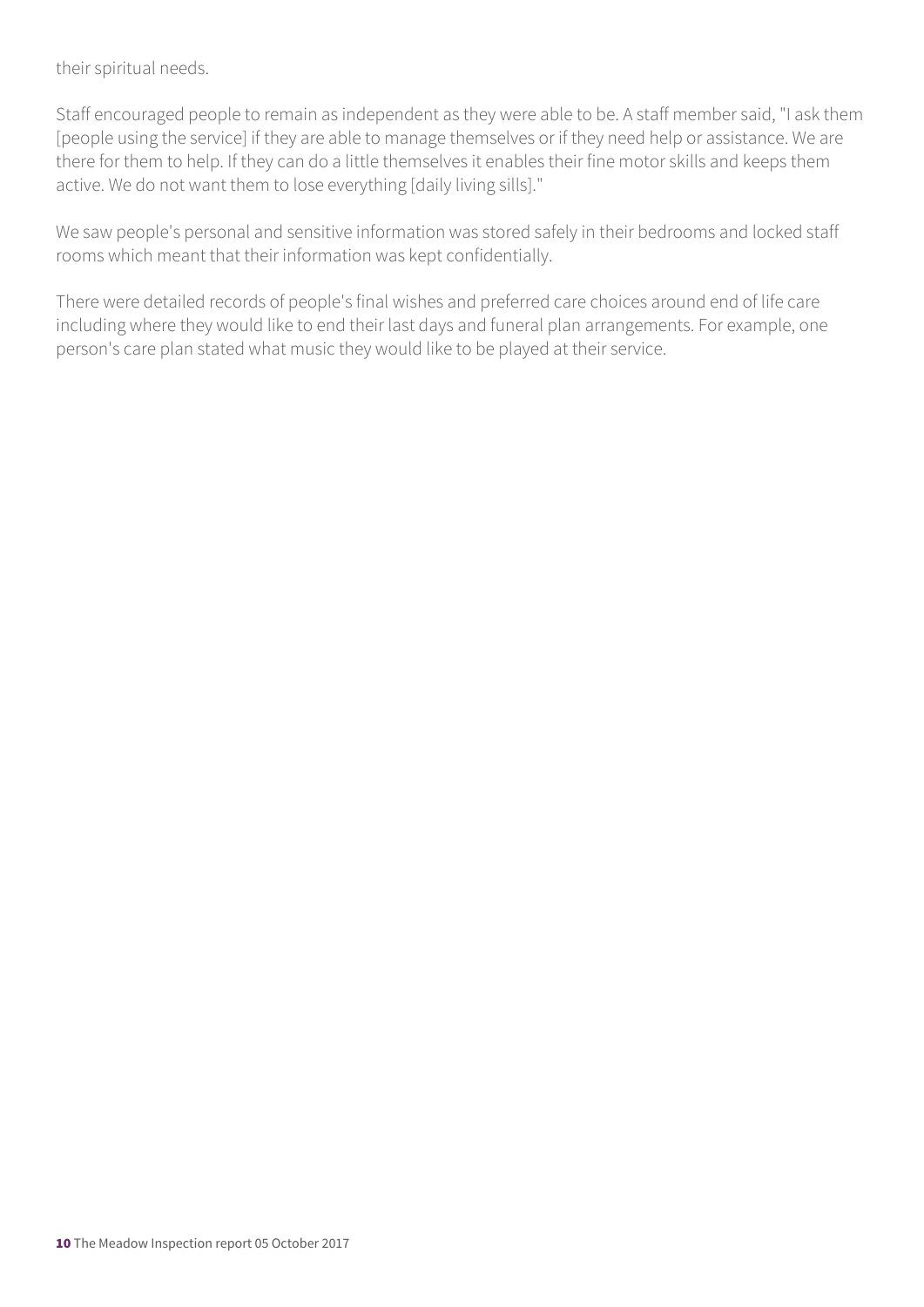#### Is the service responsive?

## Our findings

People told us staff knew their likes and dislikes and were responsive to their needs. One person commented, "Yes, staff knows me well." Another person said staff regularly ask me about "my likes and dislikes." Most people were aware of their care plans and said they were involved in devising them. Relatives told us they were invited to participate in the care planning process and at care reviews. One relative said, "Yes, I am involved in her [person using the service] care plan. It gets reviewed regularly." We found the service was prompt in assessing people's needs when they changed and included people and family where required in care planning.

The service carried out a detailed needs assessment before a person moved to the home. At this stage the registered manager completed a pre-admission needs assessment form where they engaged with the person, their family and professionals involved in the person's care to identify and understand their needs, abilities, wishes, likes and dislikes. This information was then used to create a care plan. People's care plans were reviewed monthly and as and when their needs changed. The care plans we reviewed confirmed this.

People's care plans were comprehensive and individualised, and gave instructions to staff on how to support people to provide person-centred care. They included information on people's background and life history, medical history, mobility, nutrition and hydration, interests, cultural and spiritual needs. For example, for one person who had vascular dementia, their psychological needs care plan stated 'keep her company, chat to her, assist in walking indoors and outdoors, say kind and loving words, include her by telling her what you are doing and supervise her when she is walking.' Staff were able to describe people's individual likes, dislikes, wishes and aspirations and how they supported them. For example, one staff member said a person they were the keyworker for enjoyed individual one-to-one chats, walks around the garden and listening to music. During the inspection we saw this person chatting to the staff member whilst listening to music.

Staff told us the care plans were detailed and provided sufficient information about people's life history and their likes and dislikes. One staff member said, "We go via the care plans. The care plans reflect people well and they are updated regularly. We would let the senior [staff] know if an update was needed." We saw staff were required to sign and date a record to indicate they had read people's care plans.

Staff displayed a good understanding of the importance of person-centred care. One staff member said providing person-centred care was about identifying what was important to the person, asking them what they would like and how they would like to be supported "We talk to residents when we provide personal care…sit down with people [to interact]."

People were supported to carry out activities of interest to them. For example, one person told us they liked going to French food markets and staff had recently taken them to a local French food market. The service's activities coordinator arranged various group and individual mental stimulating activities such as music therapy, exercise / stay fit, baking, pampering and beauty therapy, massage therapy and volleyball with balloons. One person told us, "There is a nice lady called [name of the person] who paints my nails." A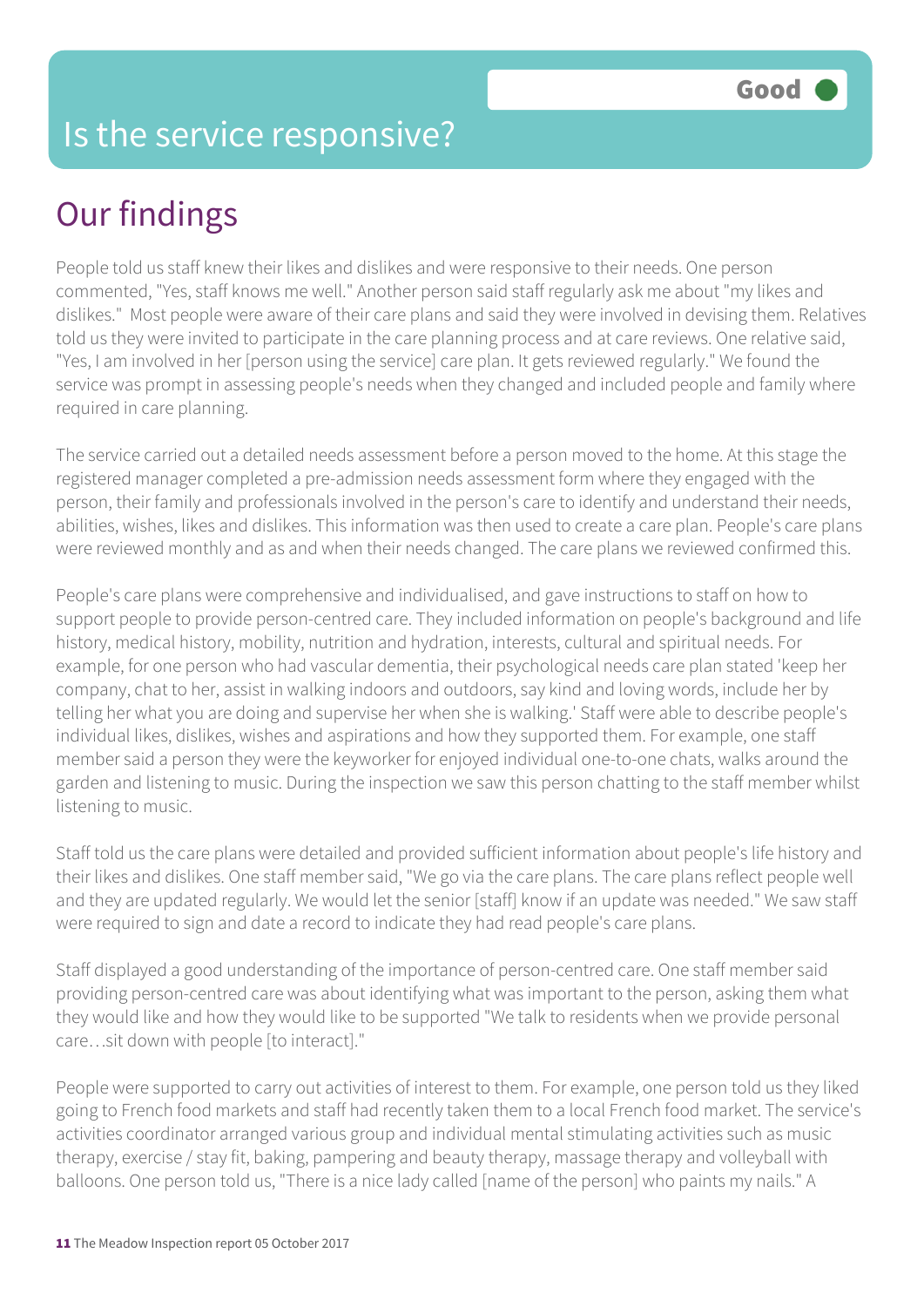relative commented, "He particularly likes worship that is available twice a week. He likes the singing and physical exercises." Another relatives said, "They [staff] let me do mum's exercises with her. I am helping him establish a routine and pattern as I will not be able to come in every day and I want a routine to set for the future." During inspection we saw the activities coordinator facilitate an exercise session aimed at improving blood circulation, coordination and fitness which was attended by 12 people. We saw people were encouraged and supported by staff and visitors, and people were seen enjoying the activity and afterwards people were singing and dancing. In the afternoon we saw the activities coordinator going around the home and providing one-to-one hand massages to people and people were seen smiling and enjoying the massage.

The service worked well with other organisations in providing creative, meaningful activities to improve people's emotional well-being such as pet therapy and mother and baby group. The service provided various activities specifically aimed for people with dementia. They were in the process of inaugurating a reminiscence room named after a recently deceased resident as the room was mainly decorated with the person's belongings donated by their family. The room had a 50's décor and had antique furnishings such as old dressers and an old sewing table. The registered manager told us of their plans to provide new dementia friendly activities to enable staff to successfully engage with people and revive their memories, such as table tennis and a memory table.

The activities coordinator told us they were provided with a good budget to plan and deliver innovative and tailored made activities. They also had a team of volunteers that provided people with one-to-one activities such as reading, playing board games and interacting.

We saw people's bedrooms were light and airy, and personalised with their belongings. Some people's bedrooms had some of their furniture, family and friends photos, books, religious figures and artefacts.

People were encouraged to raise concerns and complaints daily by the staff and during residents' meetings. Minutes of residents' meetings confirmed this. The regional manager had arranged a relatives' meeting because they wanted to improve communication between the service and relatives. Relatives told us they had attended this meeting and found it helpful. Most people and their relatives told us they never had to complain and those who raised concerns said their concerns were listened to and acted on in a timely manner. People and their relatives told us they felt comfortable in making complaints to the registered manager. One person said, "I would complain to [name of the deputy manager], the [registered] manager or the area manager. I have never had to do this." A relative said, "I would politely make my concern known to mum's keyworker. I have done this…On some occasions it [washing] was accidentally going to the communal laundry. When I complained they took it seriously and we talked about how to improve communication. The staff were debriefed; they revisited the care plan and put up notices in the bedroom."

The service kept clear and accurate records of complaints and maintained a complaints tracker that enabled them to keep a track on when the complaints were raised, of what nature, about who, what actions were taken, when they were closed and at what complaint stage. The records confirmed the management responded to complaints as per the provider's complaints policy.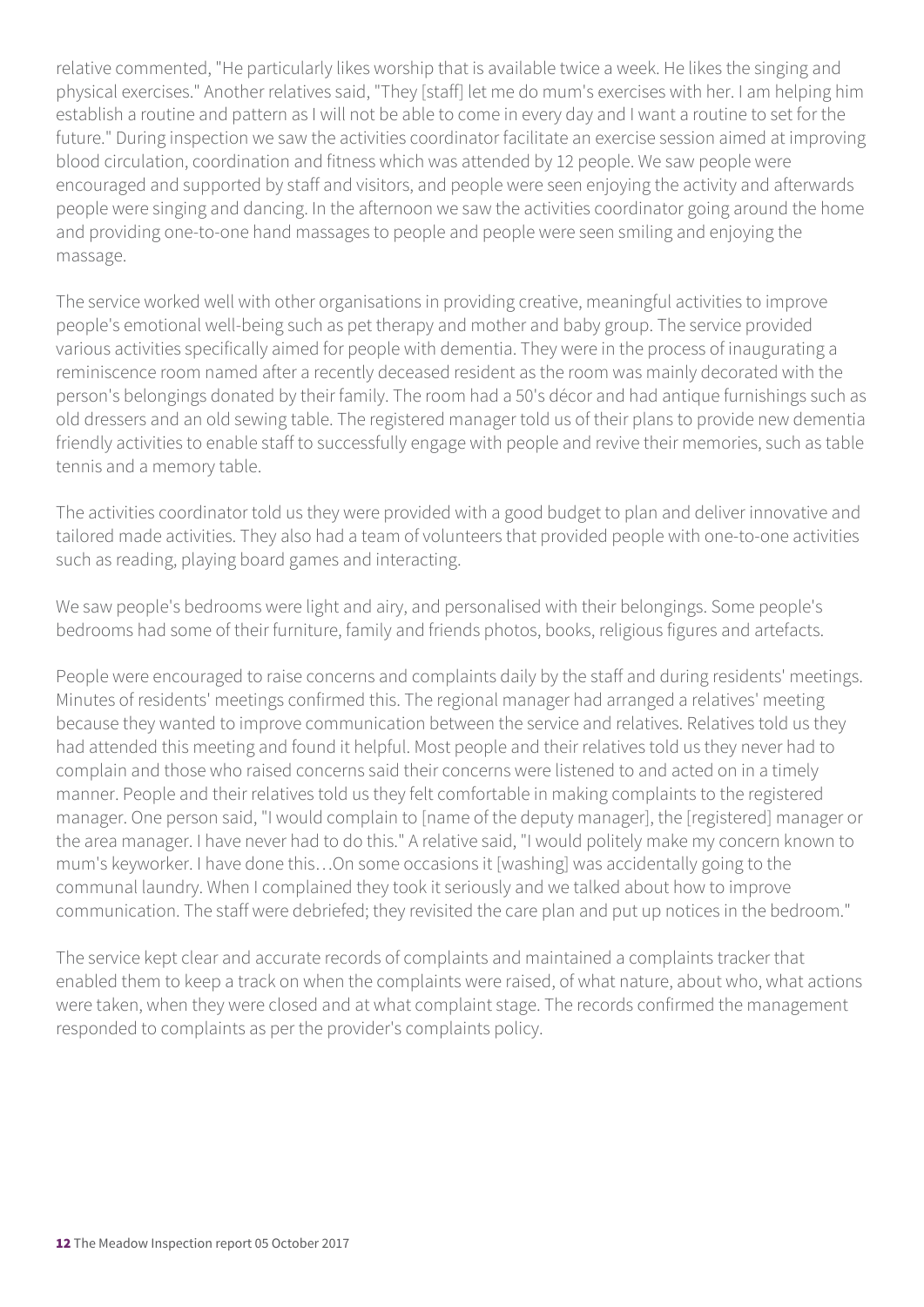## Our findings

People said they were happy living at the service and found the management approachable and professional. People's comments included, "I think it is very well run actually. I think I would now recommend it, too", "The managers are quite happy to help you", "I think the managers are excellent. I do not attend the resident's meeting but I get emails when they are on and the minutes of the meeting sent to me" and "It is a very good care home." A relative mentioned, "Both [registered manager and deputy manager] are first class, they are professionals." People, their relatives, health and social care professionals, and staff told us the service was well managed.

Staff told us they enjoyed working at the service and it was a pleasant place to work. They said staff supported each other and worked well together as a team. During the inspection we observed positive and supportive interaction between members of the staff team such as encouraging each other to take breaks. Staff spoke highly of the registered manager and told us they maintained an open door policy and were people focused. They said the registered manager encouraged them to express their views and raise concerns during staff meetings and at supervisions. Staff comments included, "I feel well supported, I can knock on the [registered manager's office] door, there is an open door policy" and "She [registered manager] encourages staff to raise concerns. She is in close contact with staff. Yes, my views and opinions are heard." The service had an open and positive culture that encouraged people and staff to raise concerns and make suggestions. For example, a staff member told us they had suggested the service obtain an 'elephant' cup (a cup with two handles) for a person who was losing the ability to grip things with their hands and the management had placed an order.

The registered manager involved staff in matters related to care delivery and improvement of the service. Staff told us they had regular team and handover meetings where the registered manager informed them of the various matters affecting the service and their role. We saw staff team meeting minutes; they included discussions on matters such as communication, dignity in care, safeguarding and promoting advocacy services to people.

The service maintained robust data management and monitoring systems and processes to ensure the safety and quality of the service. There were accurate records of people's care, and staff employment, training and development. There were records of quarterly health and safety checks, bi-yearly night checks, monthly care plans, risk assessments and medicines audits. There were clear records of regular monitoring checks and audits to monitor the quality of the service and we found the registered manager identified areas of improvement and followed them up. People's, relatives' and staff's formal feedback was sought on an annual basis and areas of improvement were identified and an action plan created to address them. We looked at a residents' and staff survey results analysis and an action plan to address areas of concerns. The feedback was overall positive; 100% of people asked felt they were in charge of their care and 90% of staff felt positive about working with the provider.

The management worked with voluntary organisations like the Alzheimer's Society, advocacy services and the local Clinical Commissioning Group (CCG) and procurement teams to deliver effective care to people